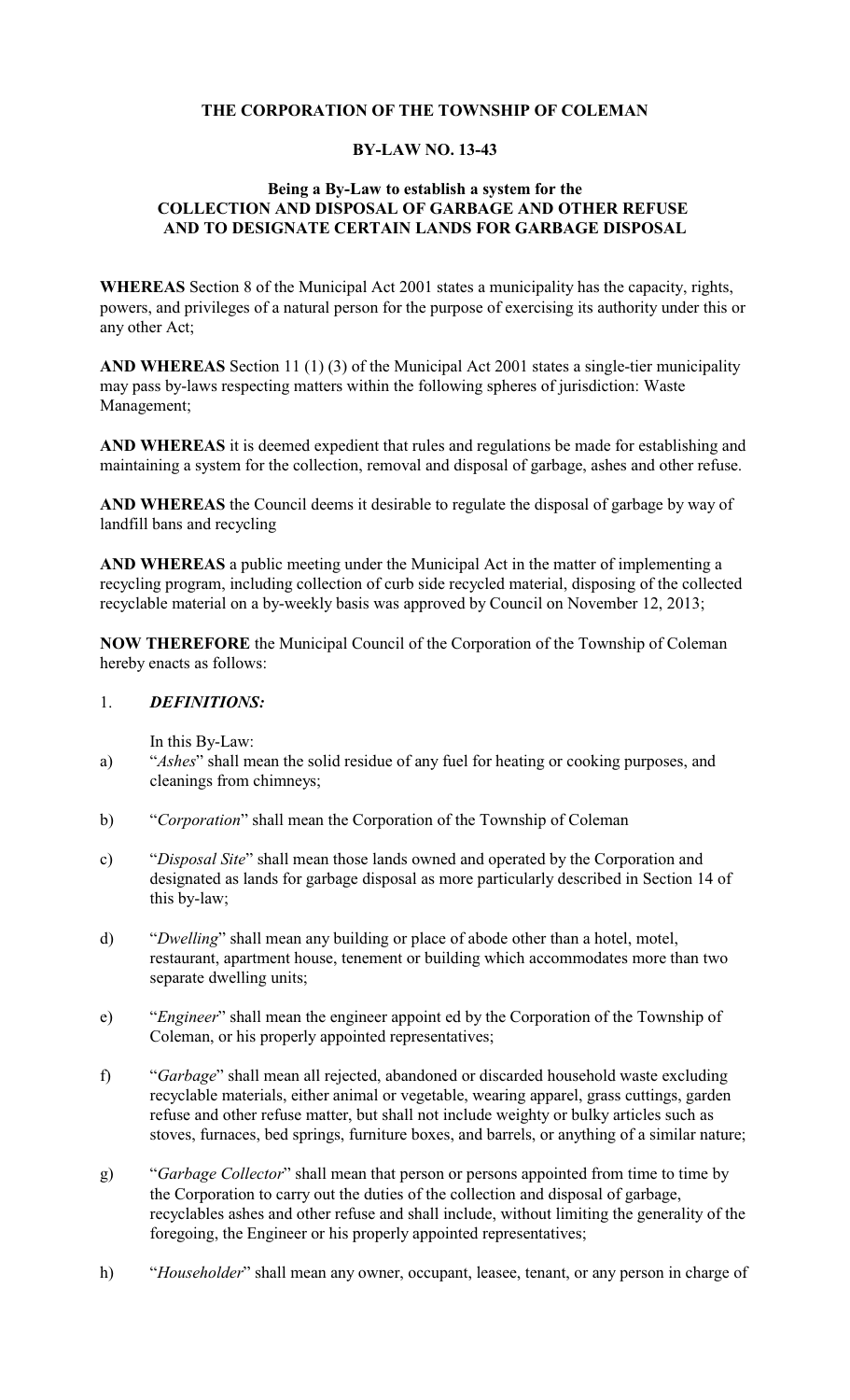any dwelling, hotel, motel, restaurant, apartment house, office building, public institution, shop, store or other building, or portion thereof respectively;

- i) "*Non-Collective Waste*" shall mean any waste or material other than garbage or ashes and shall include, without limiting the generality of the foregoing:
	- i) Manufacture waste, including wire;
	- ii) Oil soaked or gasoline soaked absorbent material and any explosive or highly combustible material of any nature whatsoever;
	- iii) Broken plaster, lumber or other waste or residue resulting from the construction, alteration, repair, demolition or removal of any building or structure;
	- iv) Sawdust and/or shavings;
	- v) Organic matter not property drained or wrapped;
	- vi) Liquid waste;
	- vii) Bandages, poultices, dressings and other such waste;
	- viii) Hay, straw and manure;
	- ix) Night soil;
	- x) Carcass of any animal
	- xi) Live animals or birds;
	- xii) Furniture;
	- xiii) Stock of any wholesaler which shall be regarded as manufacture waste;
	- xiv) any material which has become frozen to the receptacles and cannot be removed by shaking;
	- xv) discarded truck and automobile tires;
	- xvi) Brush
	- xvii) Tree branches or roots exceeding 3 inches in diameter;
	- xviii) Such other material as may, from time to time, be designated by the Corporation as non-collectible waste;
- j) "*Street*" shall mean any travelled road, street, lane, alley, square, place, thoroughfare or way.

| a) Mixed Paper             | Includes newspaper, inserts, junk mail, magazines,<br>catalogues, phone books, writing and computer paper, glossy<br>flyers, egg cartons, coloured paper, clean packaging paper and<br>paperback books |
|----------------------------|--------------------------------------------------------------------------------------------------------------------------------------------------------------------------------------------------------|
| b) Boxboard                | Cereal boxes, cardboard tubes and similar material flattened                                                                                                                                           |
| c) Corrugated Cardboard    | Has a wavy corrugation in middle. Must be flattened before<br>collection by the recycling collection vehicle. It includes<br>brown paper and clean pizza boxes.                                        |
| d) Aluminum Cans           | Includes beverage and food cans                                                                                                                                                                        |
| e) Glass, Clear & coloured | All food and beverages bottles and jars only                                                                                                                                                           |
| f) Plastics                | Containers designated with recycling symbol and # 1 or # 2                                                                                                                                             |
| g) Electronics             | Assorted electronics, including, TV's computers, printers etc.                                                                                                                                         |

k)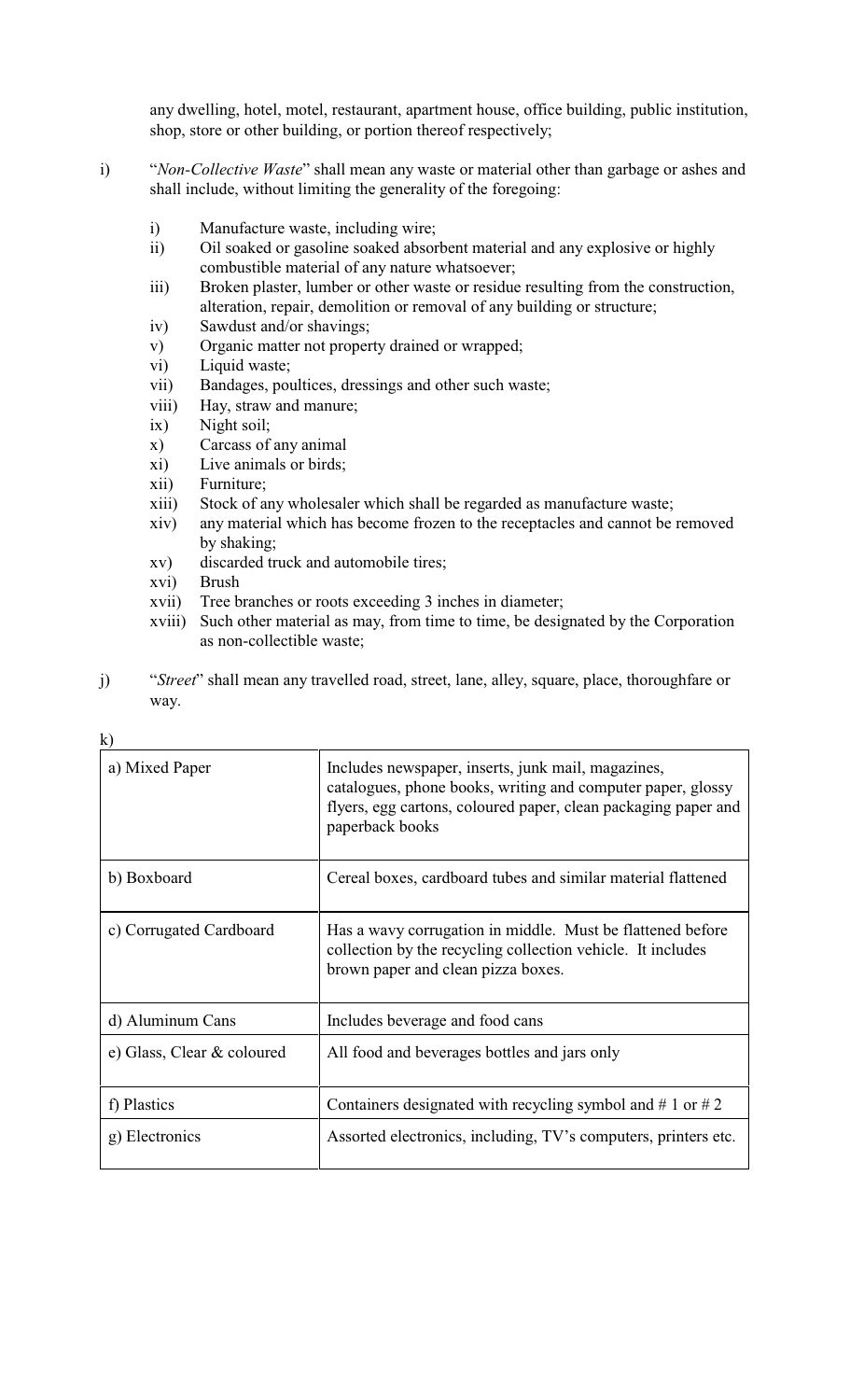- l) Small business shall mean a business characterized by the following eligibility criteria and fewer than 5 employees
	- \* A for-profit business or social enterprise
	- \* Based within the Township of Coleman limits
	- Actively pursuing green business practices

## 2. *COLLECTIONS*:

Householders will have a weekly pick-up. In addition, once a year at times posted and advertised by the Municipality, furniture and larger tree branches or roots not exceeding 18 inches in length may be placed out for collection as well as stoves, fencing, furnaces, bed springs, mattresses, boxes, barrels and general household items of a similar nature, but not including items listed under 1(i) except furniture, tree branches, waste or residue from alterations or repairs to buildings as described herein.

Householders will also receive one curbside pickup for recyclable material every second week in conjunction with the present garbage pick-up according to a schedule fixed by the Engineer;

Small Businesses will have a by weekly pick-up for recyclable material every second week according to a schedule fixed by the Engineer;

Recyclable materials left at the curb side shall be separated from Solid Waste and placed in an approved 18 gallon recycling bin provided to the householder; and will be provided an additional recycling bin if required at no cost to the householder

## 3. *RECEPTACLES*:

#### a) *For Garbage*

Every householder shall provide and constantly maintain in proper order and repair for the purpose of putting out for collection of garbage a sufficient number of covered metal or plastic containers. Every such container shall be provided with proper handles and a water tight cover, which cover shall at all times remain in position so as to preclude the ingress and egress of flies, or the escape of odors there from. No container shall be greater than 36 inches in height or have a diameter larger than 18 inches, or weigh more than 50 lbs. including contents. Approved plastic bags not larger than 36 inches X 26 inches and properly tied at the top may be used.

#### For Recyclables

Every householder and small business shall use the approved recycling bin provided to them by the Municipality for recyclable materials

b) *For Ashes*

Every household shall provide and constantly maintain in proper order and repair for the purpose of putting out for the collection of ashes a sufficient number of cardboard containers having a capacity of not greater than one bushel or 1 1/4 cu. Ft.

c) All other receptacles which do not conform to Section 3(a) and 3(b) shall be considered waste material and shall be collected and disposed of by the Township.

## 4. *PREPARATION OF GARBAGE, ASHES AND OTHER MATERIAL FOR COLLECTION:*

a) Householders shall deposit in one receptacle or set of receptacles all material defined as "ashes" and in another receptacle or a set or receptacles all material defined as "garbage" as indicated in Section 1 (a) and 1 (f) above, and in the municipal approved receptacle or a set of receptacles all material defined as "recyclable materials" as indicated in Section 1 (k) and the contents of any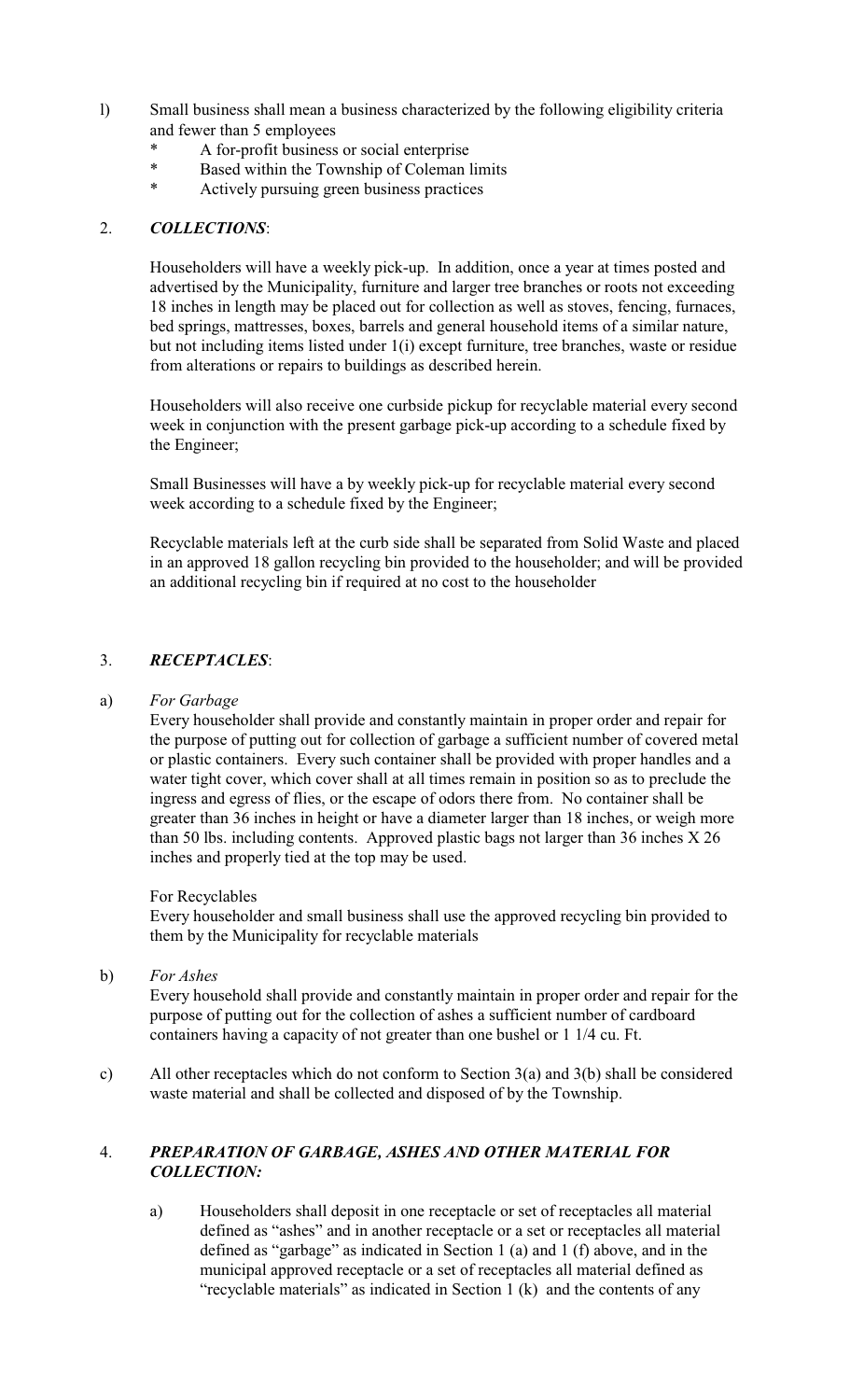garbage receptacle or recycled receptacles, shall not be deposited or mixed with the contents of any ash or recycled material receptacles, or vice versa, but each class of material as specified shall be kept separately. Small business shall deposit in the municipal approved receptacle or set of receptacles all material defined as "recyclable materials' as indicated in Section 1 (k) and the contents of any garbage receptacle or recycled receptacles, shall not be deposited or mixed with the contents of any ash or recycled material receptacles, or vice versa, but each class of material as specified shall be kept separately.

- b) Garbage shall be drained of all liquids and be securely wrapped and then placed in a receptacle conforming with Section 3(a) herein.
- c) Ashes shall be cold and placed in property receptacles, conforming with Section 3(b) herein.
- d) Such refuse as outlined in garbage in Section 1 Item (f) and material of like nature will be collected as garbage if securely tied in compact bundles or parcels not exceeding three feet in length or two feet in any other dimension or weighing over fifty lbs. or placed in sufficient receptacles as specified herein so that they will not be scattered.
- e) All Cardboard cartons, crates, barrels and similar containers shall be knocked down flat and placed in the recyclable receptacle. No such bundle shall weigh more than fifty pounds or have a dimension greater than three feet.
- f) Materials classified as "non-collectible" under Section 1(i) of this by-law, or materials placed for collection in such manner or in such containers as to be at variance with the terms and conditions set forth in this by-law shall be refused by the collector, and must be removed and disposed of by the owner at his own expense.
- g) Grass clippings and other garden debris must be placed in proper receptacles as set out in Section 3(a) herein.

## 5. *PLACING RECEPTACLES FOR COLLECTION*

a) Garbage, recyclables and ashes in proper receptacles as in Section 3(a) and 3(b) above will be picked up by the garbage collectors from the usual location for such receptacles, i.e. near the street line at the driveway side of the premises, and not more than 20 feet from the edge of the road.

## 6. *AMOUNT OF COLLECTIBLE WASTE*

The number of receptacles including plastic bags and tied bundles, put out from any house or multiple dwelling shall not exceed two for each family. Units requiring more than this amount of collection shall make private arrangements for removal.

#### 7. *GENERAL NUISANCE*

- a) No person shall suffer or commit within the township the accumulation upon his premises or upon land occupied by him or under his control, or deposit or permit the deposit upon any lands belonging to him or in his occupation or under his control, of any garbage, recyclables, animal or vegetable matter, household waste or any other matter or thing which may endanger public health.
- b) No person shall sweep, throw, cast, lay or direct or suffer any agent or employee to sweep, throw, cast, lay or deposit any ashes, offal, garbage, fruit skins, cinders, straw excelsior, store sweepings, shavings, paper, dirt, lawn rakings, broken glassware, hand bills, crockery, bottles, carcass of any animal, or rubbish of any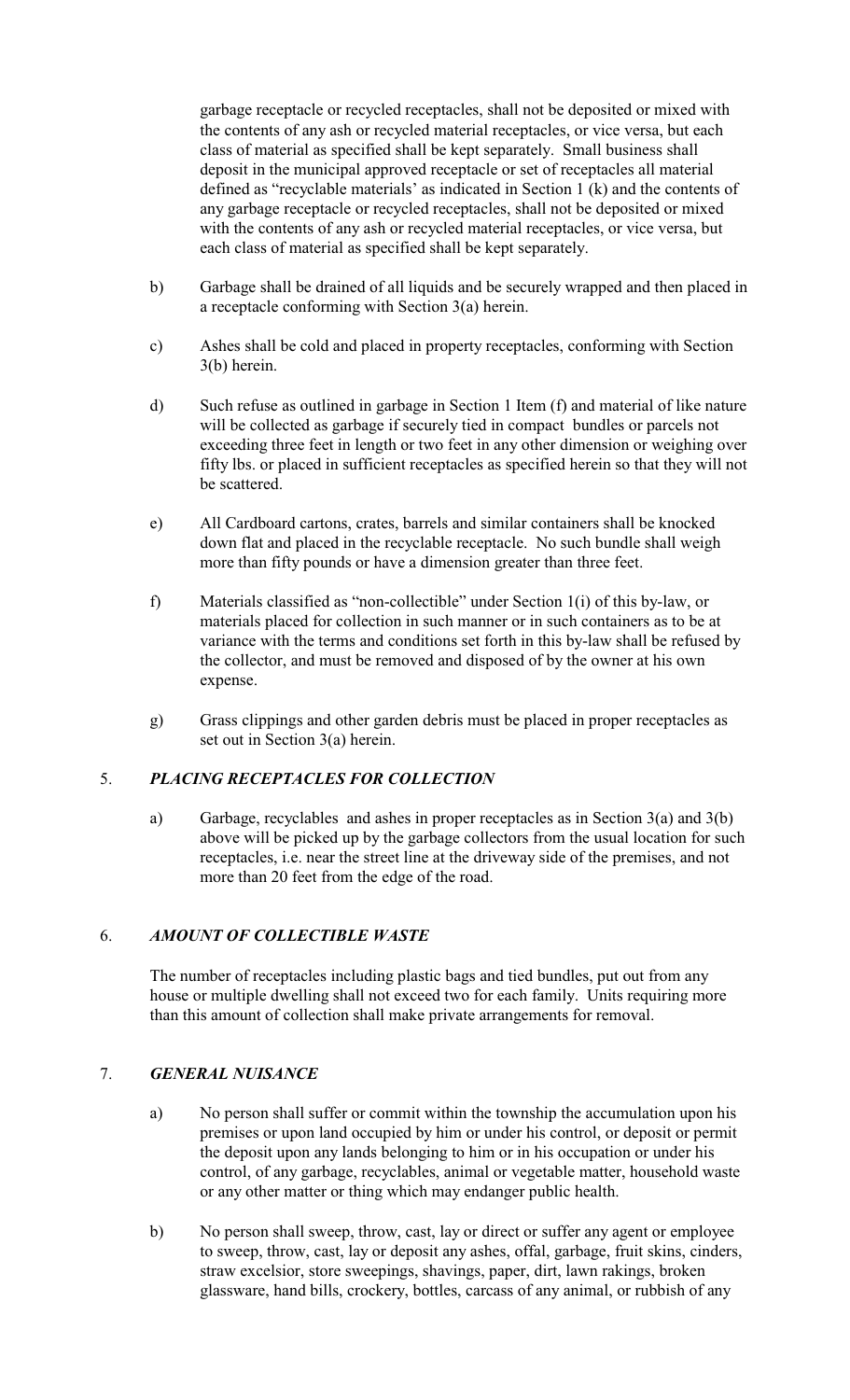kind whatever, or any lane, street, roadway or public place in the township.

- c) No person shall keep a garbage dump or receptacle or repository for waste and recyclable material on his premises in such condition or in such a location that the same is a nuisance or emits foul or offensive odor or harbours or attracts rates or other vermin or insects. The body of a dead animal must be properly disposed of by the owner.
- d) No person shall permit garbage, recyclable material bottles, ashes or other refuse including paper of any description, to be blown or dropped from the premises occupied by him or from a vehicle owned or operated by him onto any lane, street, creek, roadway or other public property in the Township of Coleman.
- e) No person shall pick over interfere with, disturb, remove or scatter any article placed for removal, whether contained in a covered container or otherwise except and until the same is removed, as herein provided, that the householder shall be permitted access to any covered container placed by the said householder for garbage collection by the Township for the purpose of depositing therein additional garbage prior to the said containers' contents being collected or removed by the Township.
- f) No person shall be permitted to start a fire or fires within the disposal site. Scavenging shall not be permitted.

## 8. *DISPOSAL OF NON-COLLECTIBLE WASTE*

Some non-collectible waste may be delivered at the disposal sites with permission of the Township. Any person wishing to dispose of non-collectible waste shall apply to the Township for written permission, and on obtaining such permission shall haul such waste to the disposal site at his own expense, and shall deposit the same in accordance with the directions of the Township or the employee in charge of the disposal sites acting under his direction, and shall pay such fees as may be imposed by Council.

## *9. DISPOSAL OF RECYCLABLE WASTE AT DISPOSAL SITE*

Any person wishing to dispose of recyclable waste at the disposal site shall haul such waste to the disposal site at his own expense, and shall prepare such recyclables in a clear plastic bag not larger than 36 inches X 26 inches and shall properly tie the top and shall deposit the recyclables in accordance with the directions of the Township or the employee in charge of the disposal site acting under his/her direction and no fees are imposed.

## 10. *WASTE NOT COLLECTED BY THE CORPORATION*

 All garbage, recyclables, ashes and other refuse not required to be collected by the Township garbage collectors as hereinbefore provided, shall be prepared for collection as hereinbefore set out and shall be disposed of by and at the expense of the householder or other party responsible, by conveying the same respectively to the Township disposal site and he shall deposit the same in accordance with the directions of the township or of the employee in charge of the disposal site acting under its direction.

## 11. *TRANSPORTING GARBAGE, RECYCLABLES, ASHES AND OTHER REFUSE*

a) No person shall convey through the streets within the Township limits any garbage, recyclables, ashes or other refuse or any non-collectible waste except in properly covered containers or in vehicles totally enclosed or covered with canvas or tarpaulin, so fastened down around the edges as to prevent any of the contents falling upon the streets and to protect the same from lies and to control, as far as possible, the escape of any offensive odors therefrom.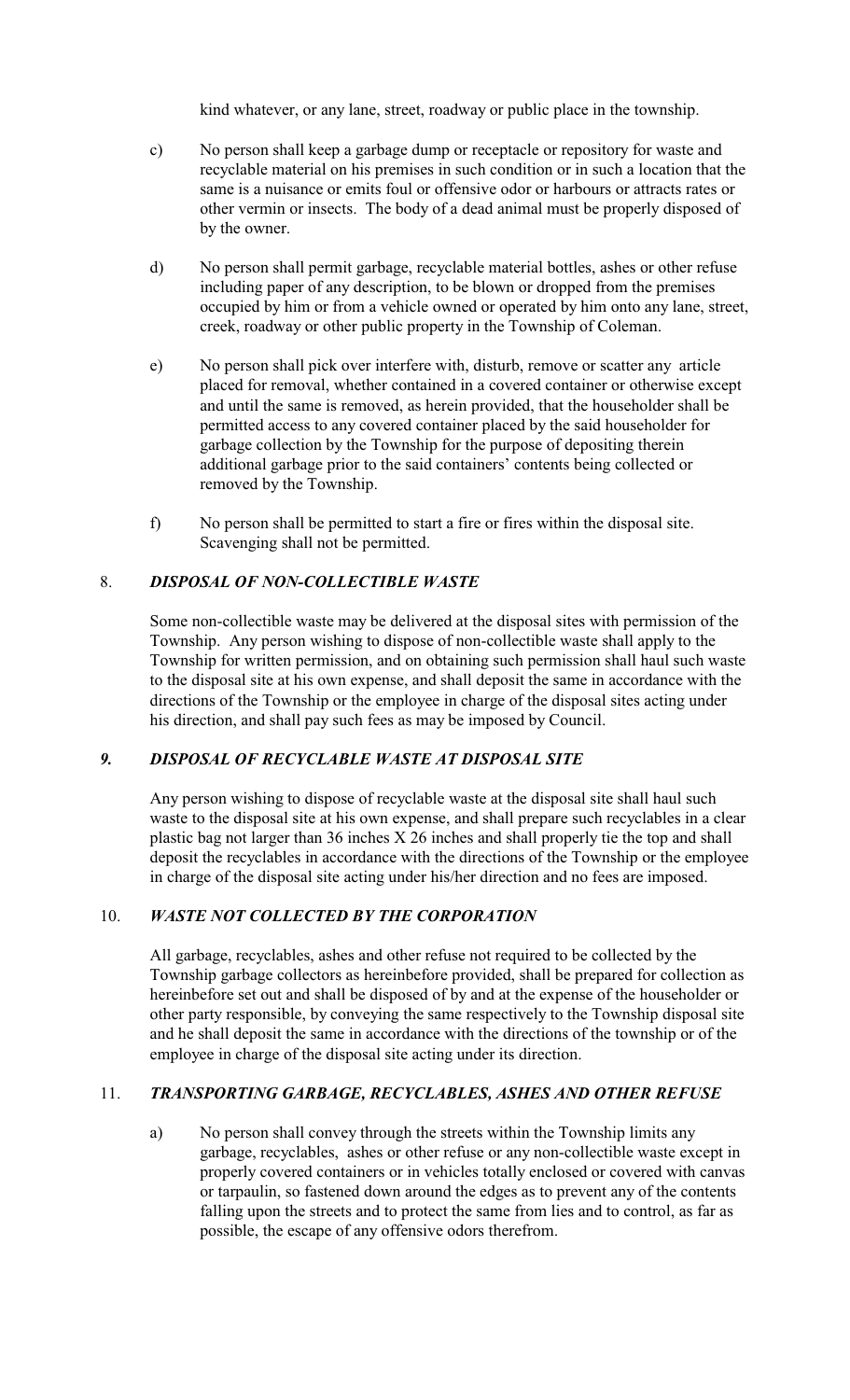- b) Any person who contravenes Section 10(a) and consequently causes waste materials to fall upon any street, shall pick the same immediately; otherwise Township employees will pick up the material and the guilty party, in addition to other penalties imposed herein, shall be charged with the expense incurred in so doing.
- c) Any person conveying to the disposal site garbage, ashes, recyclables, other refuse or non-collectible waste pursuant to Section 8 herein, shall deposit same only in an area designated for private disposal by the Corporation.

| CFC's - CFC untagged                                        | \$44.00 ea    |
|-------------------------------------------------------------|---------------|
| CON - Construction/demolition                               | \$4.00/cu.yd  |
| <b>BULK - Bulky Furniture</b>                               | \$4.00/cu.yd  |
| DOM - Domestic Garbage                                      | \$2.00/cu.yd  |
| HAZ - Hazardous Material                                    | \$25.00/cu.yd |
| Wood - Wood Products                                        | \$4.00/cu.yd  |
| <b>Additional Garbage Bags</b>                              | \$1.00/bag    |
| Recyclable Materials (must be in tied clear<br>plastic bag) | \$0.00/bag    |
| <b>TIRES</b>                                                |               |
| less than 35"                                               | \$5.00 ea     |
| 35" to 49"                                                  | \$10.00 ea    |
| more than 49"                                               | \$20.00 ea    |

## *12. TIPPING FEES*

An \$8.00 administration fee will be added to unpaid charges. No administration fee will be added if charges are paid at the Municipal Office before the end of the month indicated on the ticket.

## 13. *TOWNSHIP COLLECTORS NOT TO ENTER HOUSES, ETC.*

- a) No Township garbage collector shall be required to enter any house, apartment house, other buildings for the purpose of collecting or removing any ashes, garbage or other refuse, nor ask or receive any fee or gratuity in addition to his wages for services rendered.
- b) No Township garbage collector shall be required to remove any garbage, or other refuse from a chute.
- c) The contractor for recyclable material shall provide all necessary equipment and labour for collection, at his or her expense, and every kind of labour, machinery, plant, structures, ways, materials, appliances, articles and things necessary for the due execution of all the work set out in the agreement.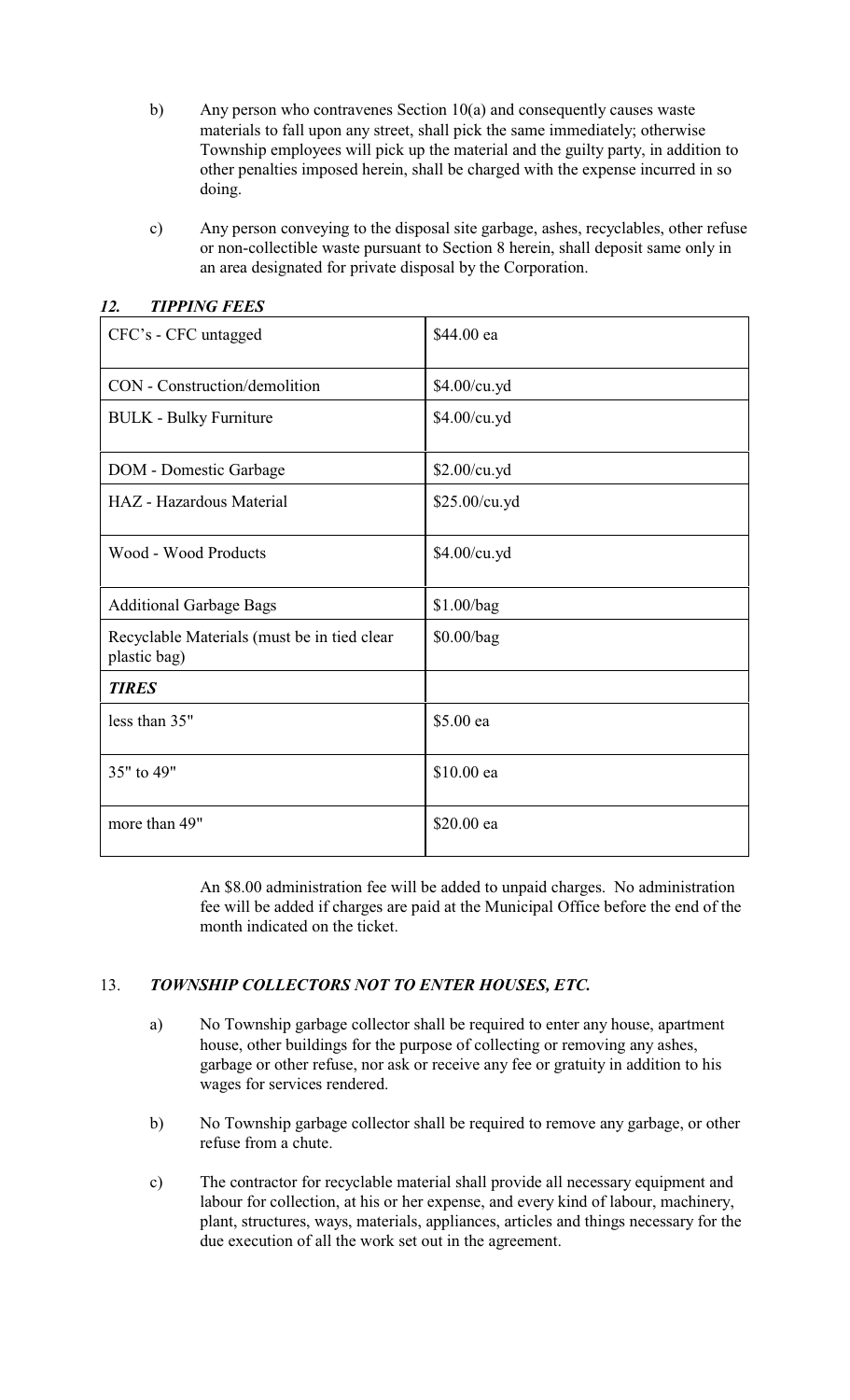# 14. *RESPONSIBILITY OF GARBAGE COLLECTOR*

- a) The collector shall provide all necessary equipment and labour for the collection, removal and transportation and unloading of garbage and waste materials from the premises and areas designated by Council.
- b) The collector shall be responsible for the collection, removal, transportation and unloading of garbage and waste materials at the waste disposal sites designated by Council from the areas and premises designated by Council from time to time. The collector shall collect the garbage in the barrels or other containers from all parks, parkettes, road ends under the control of the Township on standard pick-up days applicable to the area.
- c) The contractor for recyclable material shall provide all necessary equipment and labour for collection, at his or her expense, and every kind of labour, machinery, plant, structures, ways, materials, appliances, articles and things necessary for the due execution of all the work set out in the agreement.
- d) The said collector and/or contractor shall from time to time fix the routes of collection and the day and place of collection for each such route, subject to the approval of the Engineering Committee.

# 15. *RESPONSIBILITIES OF CORPORATION AND GARBAGE COLLECTOR*

- a) It shall be the duty of the Township Clerk and of the Medical Officer of Health, and everyone acting under the direction of either of them, to enforce the observance of the provisions of this by-law and to prosecute every person who violates the Provisions thereof.
- b) It shall be the duty of the garbage collector and/or contractor to enforce the observance of those Sections of this by-law which affect the collection of garbage by the employees of the collector and/or contractor.

# 16. *DISPOSAL SITE*

The following lands are hereby designated as the disposal site within the meaning of Section 1(e) herein, namely, those lands situate, lying and being in the Township of Coleman, in the District of Temiskaming, comprising the North Part Lot 14, Con. 4, Parcels 15585SST and 5628NND.

# 17. *PENALTIES*

Any person who contravenes any of the provisions of this by-law is guilty of an offence and is liable to a fine not exceeding \$500.00 for each offence or in default to imprisonment for a period not exceeding sixty days pursuant to the provisions of the Summary Convictions Act. R.S.O. 1970. Chapter 450.

18. By-Law No. 04-30 is hereby rescinded.

# **READ A FIRST AND SECOND TIME** this 18<sup>th</sup>, day of November, 2013.

# **READ A THIRD TIME AND FINALLY PASSED** this 18<sup>th</sup>, day of November, 2013.